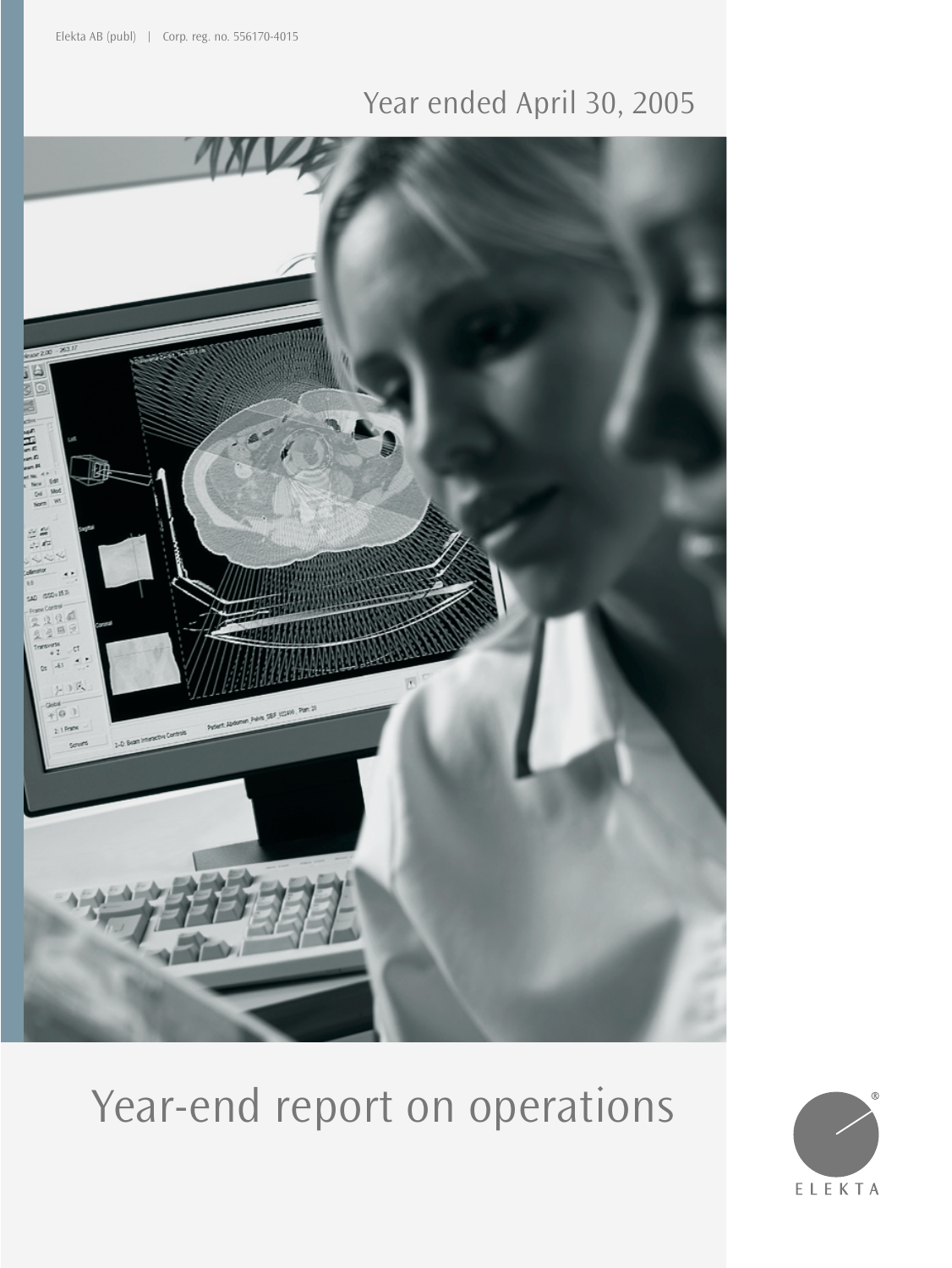## Year-end report on operations Year ended April 30, 2005

- On April 4, 2005 Elekta acquired IMPAC Medical Systems, **transforming Elekta into a comprehensive provider of systems and solutions across the whole spectrum of cancer care. Acquisition value amounted to USD 257 M (SEK 1,812 M)**
- **Profit after taxes amounted to SEK 241 M (248). Earnings per share after dilution amounted to SEK 7.67 (7.63).**
- **Operating profit increased by 14 percent, amounting to SEK 349 M (306) and the operating margin was 11 percent (11).**
- Cash flow from operating activities amounted to SEK 408 M (448).
- **Order bookings rose 9 percent to SEK 3,558 M (3,262). At fixed exchange rates order bookings increased 12 percent.**
- **Net sales increased 9 percent to SEK 3,152 M (2,900). At fixed exchange rates, net sales increased by 13 percent.**
- **New financial objectives established for the Group, including an objective to achieve an operating margin of 14-16 percent not later than fiscal year 2007/08.**
- For the first time in 10 years, the Board is proposing a dividend. **In accordance with Elekta's dividend policy, an ordinary dividend of SEK 1.60 per share is proposed and, in addition, an extraordinary dividend of SEK 5.00 per share.**

Elekta is an international medical-technology Group, providing meaningful clinical solutions, comprehensive information systems and services for improved cancer care and management of brain disorders.

Elekta provides world-leading, innovative clinical solutions in:

- Precision radiation therapy
- Image guided radiation therapy
- Stereotactic radiation therapy
- Gamma Knife® surgery
- Stereotactic neurosurgery
- Functional mapping

Elekta also offers advanced software for workflow management, treatment planning, decision support and information processing. Through customized solutions for service and upgrades of software and hardware, Elekta supports users of its equipment during the product's entire lifecycle.

The acquisition of IMPAC Medical Systems on April 4, 2005 enables Elekta to offer its customers a new broad range of medical IT systems for use in

cancer care. Combined, Elekta and IMPAC are able to offer a fully integrated solution centered on an image enabled electronic medical record and based on open architecture and connectivity – covering the entire cancer treatment process, from initial diagnosis and treatment planning through treatment and follow-up, including cancer registry and decision support. The acquisition strengthens Elekta's presence and position in the US market, while Elekta's international sales organization will facilitate sales and market penetration outside the US for IMPAC's solutions for the whole spectrum of cancer care.

#### **Market and products**

Due mainly to a longer life expectancy and better diagnostics, the number of newly diagnosed cases of cancer is steadily increasing.

Radiation therapy is an important weapon in the fight against cancer. Approximately 50 percent of patients diagnosed with cancer require treatment with radiation therapy during

some part of the course of the disease. New, advanced methods such as image guidance and stereotactic applications are expected to increase the use of radiation therapy in the future. This development is accelerated by the fact that radiation therapy is very cost effective compared with other cancer treatment methods while also being less traumatic for the patient.

Elekta has unique experience of more than 30 years in image guidance and stereotactical applications in radiation treatment. On the basis of this experience, Elekta now leads the development of new advanced methods for radiation therapy for cancer. Elekta was the first supplier in the world to offer systems for stereotactic radiosurgery and for image guided radiation therapy (IGRT) and continues to lead the clinical development in this area. Elekta's advanced technology, Elekta Synergy®, makes it possible to acquire high-resolution three-dimensional computer tomography images of patients' inner organs, at the time of treatment, and thus improve the precision and accuracy of the treatment.

In 2004, Elekta Synergy® S was launched, a highly advanced system for stereotactic radiation therapy in which integrated high-resolution X-ray is combined with stereotaxy, meaning ultraprecise patient positioning and beam delivery. Elekta Synergy® S and stereotactic radiation therapy signify new possibilities for the treatment of small tumors close to critical structures as well as dose escalation, which facilitates a reduced number of treatment fractions.

Leksell Gamma Knife® is the predominant and most advanced method for stereotactic radiosurgery in the brain, and development toward expanded areas of application is continuing at a steady pace. The method is today used routinely for the treatment of benign and malignant brain tumors, vascular malformations and for radiosurgical treatment of functional disorders.

The latest generation, Leksell Gamma Knife® 4C, is facilitating a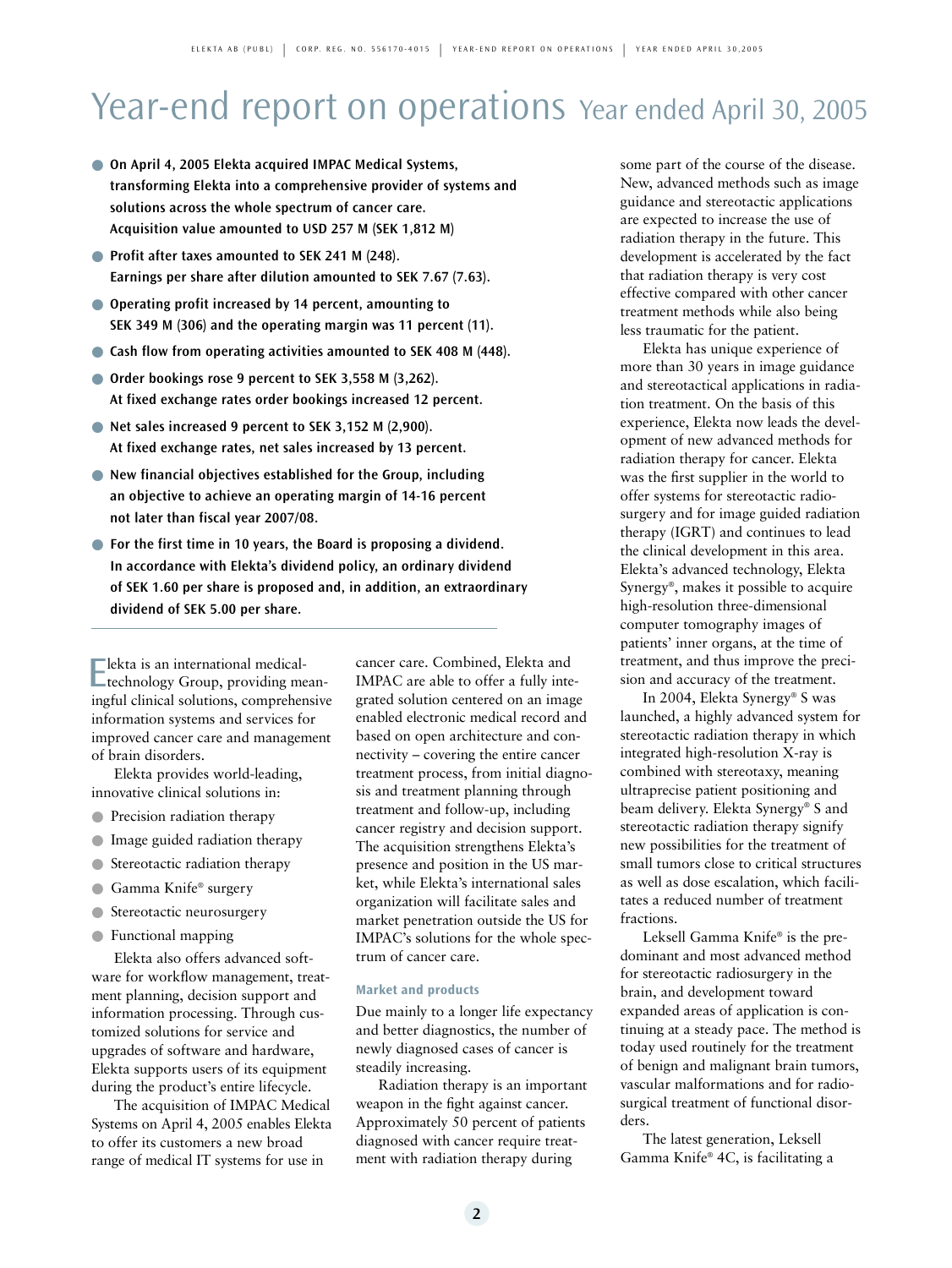## Order bookings

| <b>SEK M</b>                | Quarter 4<br>2004/05 | Quarter 4<br>2003/04 | Change, % | 12 months<br>2004/05 | 12 months<br>2003/04 | Change, % |
|-----------------------------|----------------------|----------------------|-----------|----------------------|----------------------|-----------|
| Europe, Middle East, Africa | 325                  | 542                  | $-40$     | 1,537                | 1,476                | 4         |
| North and South America     | 611                  | 401                  | 52        | 1,371                | 1,065                | 29        |
| Japan                       | 55                   | 45                   | 22        | 262                  | 229                  | 14        |
| Asia excl Japan             | 113                  | 131                  | $-14$     | 388                  | 492                  | $-21$     |
| Group                       | 1.104                | 1,119                | $-1$      | 3,558                | 3,262                | 9         |
| of which                    |                      |                      |           |                      |                      |           |
| Oncology                    | 814                  | 857                  | $-5$      | 2,600                | 2,331                | 12        |
| Neurosurgery                | 290                  | 262                  | 11        | 958                  | 931                  |           |

simplified and more efficient treatment process and enhanced precision through new, integrated image processing possibilities. The system includes Leksell GammaPlan® 4C planning software, providing users with a previously unattainable possibility to integrate images from various image sources and as a result to achieve higher treatment precision and improved treatment results.

The total market for Elekta's products and solutions is expected to grow by 5–10 percent annually, and demand for Elekta's clinical solutions remains strong. However, the high value of individual orders and order coordination within the framework of healthcare investment programs often lead to significant quarterly variations in business volume.

#### **Order bookings and order backlog**

Order bookings rose by 9 percent to SEK 3,558 M (3,262). IMPAC, which was included during April, contributed



Order bookings for the fourth quarter amounted to SEK 1,104 M  $(1,119)$ .

The order backlog amounted on April 30, 2005 to SEK 3,493 M (2,728). IMPAC is contributing with SEK 432 M. The order backlog is at a record high level, also on a comparative basis.

#### **Market comments**

#### Europe

Order bookings in the Europe region, including the Middle East and Africa, rose by 4 percent to SEK 1,537 M (1,476). At fixed exchange rates, total



order bookings for the region rose 4 percent, and for oncology products, by 13 percent.

Elekta's position in the European market is strong. The market for radiation therapy is driven primarily by the lack of care capacity and therapeutic equipment. In many European countries, the number of linear accelerators per capita is less than half that of the US.

Extensive investment programs are ongoing in several European countries, including France, the Netherlands and the UK, aimed at increasing capacity for radiation therapy of cancer. The acquisition of IMPAC is expected to result in a strengthened market position, with regard to treatment solutions as well as software systems.

#### North and South America

Order bookings in North and South America increased by 29 percent to SEK 1,371 M (1,065), including SEK 34 M attributable to IMPAC. At fixed exchange rates, order bookings for the region rose by 36 percent. Order bookings for oncology rose by 30 percent, while order bookings for neurosurgery were up 47 percent, based on unchanged exchange rates.

An order for ten linear accelerators to Venezuela, valued at over SEK 100 M, was booked during the fourth quarter, of which two systems also were delivered in April.

The growth in the US market, which was previously driven by the transition to intensity modulated radiation therapy (IMRT), has now slowed down. Interest in the next technology shift – image-guided radiation therapy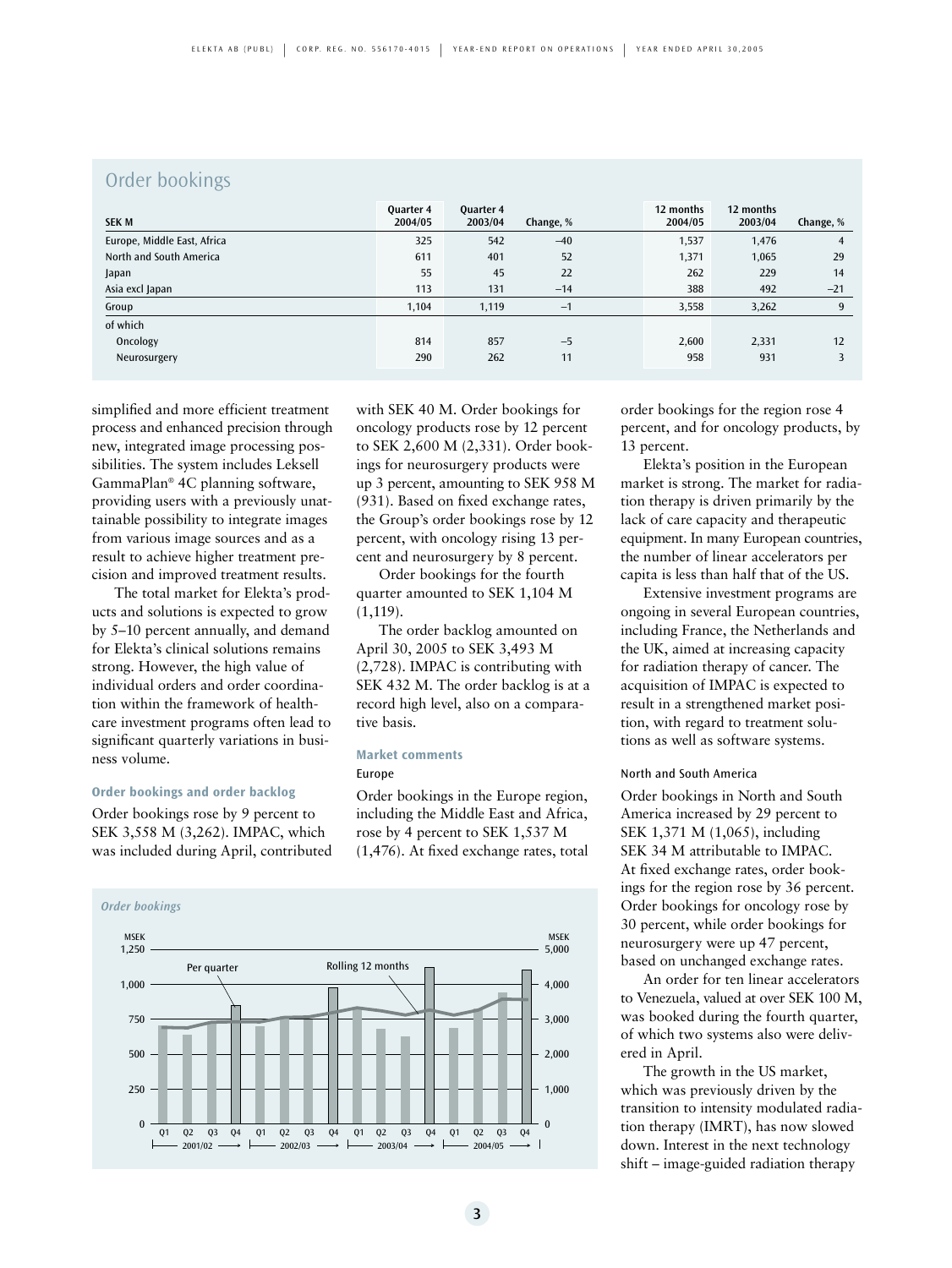### Net sales

| <b>SEK M</b>                | <b>Ouarter 4</b><br>2004/05 | Quarter 4<br>2003/04 | Change, % | 12 months<br>2004/05 | 12 months<br>2003/04 | Change, % |
|-----------------------------|-----------------------------|----------------------|-----------|----------------------|----------------------|-----------|
| Europe, Middle East, Africa | 433                         | 411                  | 5         | 1,328                | 1,319                |           |
| North and South America     | 412                         | 283                  | 46        | 1,057                | 868                  | 22        |
| Japan                       | 53                          | 71                   | $-25$     | 326                  | 303                  | 8         |
| Asia excl Japan             | 58                          | 114                  | $-49$     | 441                  | 410                  | 8         |
| Group                       | 956                         | 879                  | 9         | 3,152                | 2,900                | 9         |
| of which                    |                             |                      |           |                      |                      |           |
| Oncology                    | 649                         | 559                  | 16        | 2.175                | 1.876                | 16        |
| Neurosurgery                | 307                         | 320                  | $-4$      | 977                  | 1,024                | $-5$      |

(IGRT) – is substantial, primarily from university hospitals. In a near future, IGRT is also expected to be ready for a broader market, which it is anticipated will strengthen market growth, primarily through higher prices per sold unit.

In the American market, efficiency in the patient process and the management of the clinic's information flows are often decisive sales arguments. Software systems such as those offered by IMPAC, which span the entire clinical treatment process while administratively managing resource utilization are therefore discussed in most sales processes.

#### Japan

Order bookings in Japan rose by 14 percent to SEK 262 M (229). Based on unchanged exchange rates, order bookings increased by 19 percent.

Elekta holds a strong position in the Japanese market, particularly within neurosurgery. A relatively high penetration of Leksell Gamma Knife® in Japan entails a good potential for upgrades and after-market sales. The latest generation of Leksell Gamma Knife®, the 4C version, is expected to be approved by the Japanese authorities during the autumn of 2005, which will expand upgrades and after-sales opportunities in the region.

Japan is a pioneer country in magnetoencephalography (MEG). Elekta Neuromag® has a relatively high penetration in Japan and interest there continues to be strong.

#### Asia

Order bookings in Asia, excluding Japan, declined by 21 percent to

SEK 388 M (492). At fixed exchange rates, total order bookings for the region declined 20 percent, and for oncology products, by 15 percent.

Elekta holds a strong market position for advanced and premium priced solutions in the region. The need for equipment for radiation therapy for tumor diseases is very high in most Asian countries. Competition on the Asian markets for linear accelerators is becoming increasingly intense, primarily from suppliers of equipment with simpler designs and lower prices.

Several countries in the region have shown a clear interest in investing in Leksell Gamma Knife®.

#### After-market

Order bookings for Elekta's after-market products, including technical service, amounted to SEK 1,092 M (1,087). During the period, fewer orders were signed for multi-year service contracts than in the preceding year.

The installations of Elekta IntelliMax™, Elekta's unique Intelligent Device Management (IDM) system, are continuing according to plan. The system permits ongoing Internet-based supervision and followup of Elekta's digital linear accelerators and creates a potential for ongoing enhancement of efficiency and quality in Elekta's international service operations.

#### **Net sales**

Consolidated net sales rose by 9 percent to SEK 3,152 M (2,900), including SEK 47 M attributable to IMPAC. Based on unchanged exchange rates, net sales rose by 13 percent.

Net sales for oncology products increased by 16 percent to SEK 2,175 M (1,876). For neurosurgery products, net sales declined 5 percent to SEK 977 M (1,024).

Net sales for the after-market rose by 4 percent to SEK 937 M (900) and

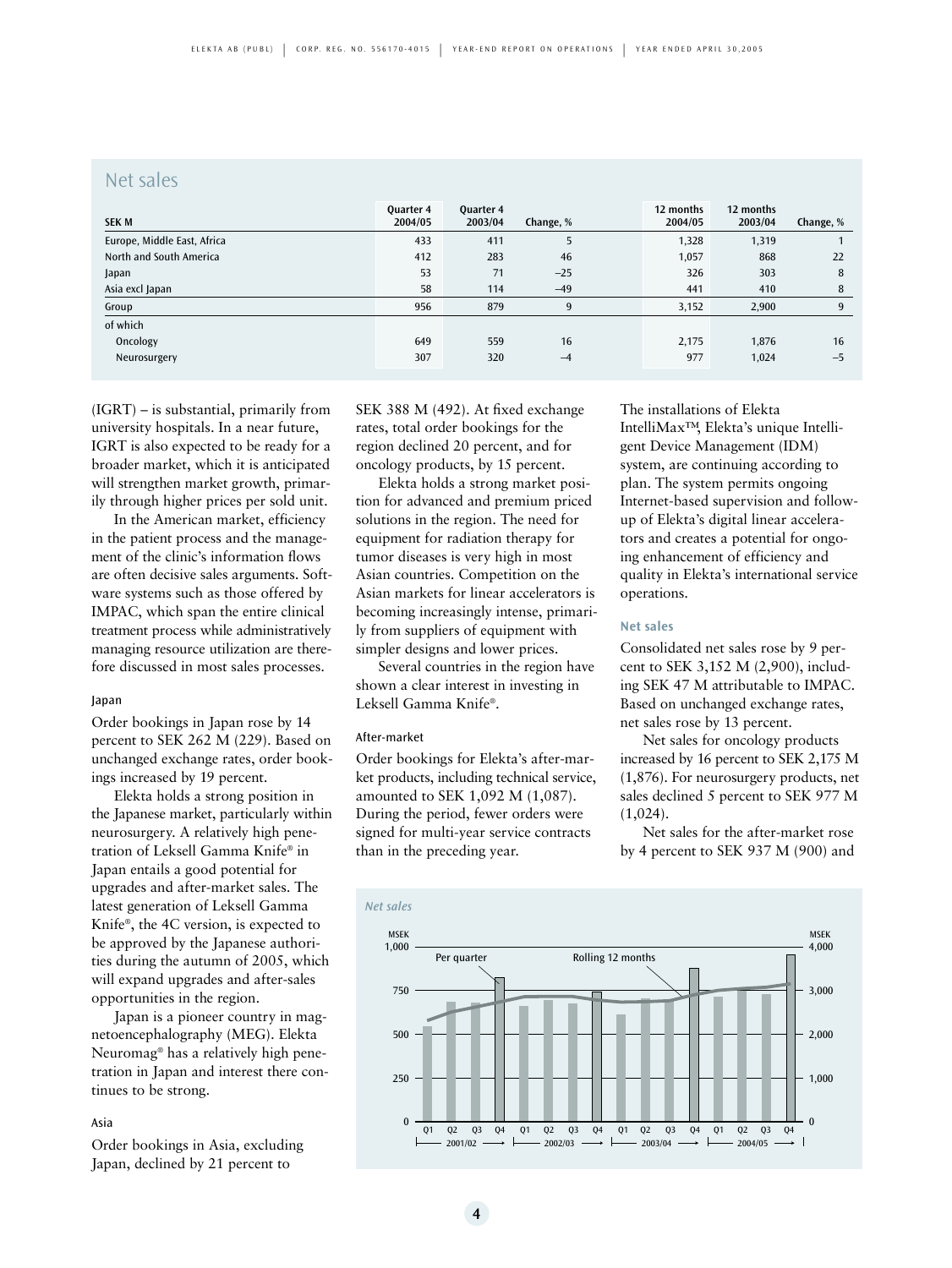

accounted for 30 percent (31) of consolidated net sales.

Net sales for the fourth quarter amounted to SEK 956 M (879).

#### **Result**

Operating profit rose by 14 percent to SEK 349 M (306), primarily due to increased sales volume. The operating margin amounted to 11 percent (11).

The gross margin declined to 38 percent (39) as a result of changes in product mix.

Investments in research and development rose 10 percent to SEK 230 M  $(210)$ , or 7 percent  $(7)$  of net sales. Capitalization of development costs and amortization of capitalized development costs had an adverse effect of SEK 5 M (8) on earnings. Capitalization amounted to SEK 16 M (8) and amortization to SEK 21 M (16).

Year-on-year exchange rate movements had an adverse impact of approximately SEK 61 M on operating profit, mainly due to a strengthening of the exchange rate for the GBP and a weakening





of the USD against the SEK.

Elekta hedges part of net exposure per currency over a rolling 24 month period. Exchange rate gains from forward contracts in operating profit amounted to SEK 64 M (95). Unrealized exchange rate gains compared with exchange rates on April 30, 2005, for forward contracts that were not revalued in the balance sheet were SEK 14 M.

Net financial items amounted to income of SEK 14 M (19), of which net interest income of SEK 7 M (11) and shares in the earnings of associated companies of SEK 7 M (8).

Profit after net financial items amounted to SEK 363 M (325). The tax expense was SEK 122 M or 34 percent. Profit after taxes amounted to SEK 241 M (248).

Earnings per share rose to SEK 7.69 (7.63) before dilution and to 7.67 (7.63) after dilution.

The return on shareholders' equity amounted to 16 percent (17), while the return on capital employed amounted to 20 percent (20).

#### **Acquisition of IMPAC Medical Systems, Inc.**

On April 4, 2005, the stockholders of IMPAC Medical Systems Inc. approved the agreement with Elekta to merge IMPAC with a subsidiary of Elekta. Following the merger IMPAC has become a wholly owned subsidiary of Elekta. Elekta paid USD 24.00 in cash for each share of IMPAC common stock outstanding. Acquisition value including direct acquisition costs amounted to USD 257 M (SEK 1,812 M). At the time of the acquisition, IMPAC had liquid funds in an amount of USD 61 M (SEK 428 M).

The initial accounting of the fair values to be assigned to the acquiree's identifiable assets and liabilities has only been provisionally established, due to the short time between acquisition and the year-end closing of Elekta's accounts. The initial accounting will be completed during 2005/06. Intangible assets and goodwill have been valued at USD 222 M. Amortization period for intangible asset varies between 1 and 20 years.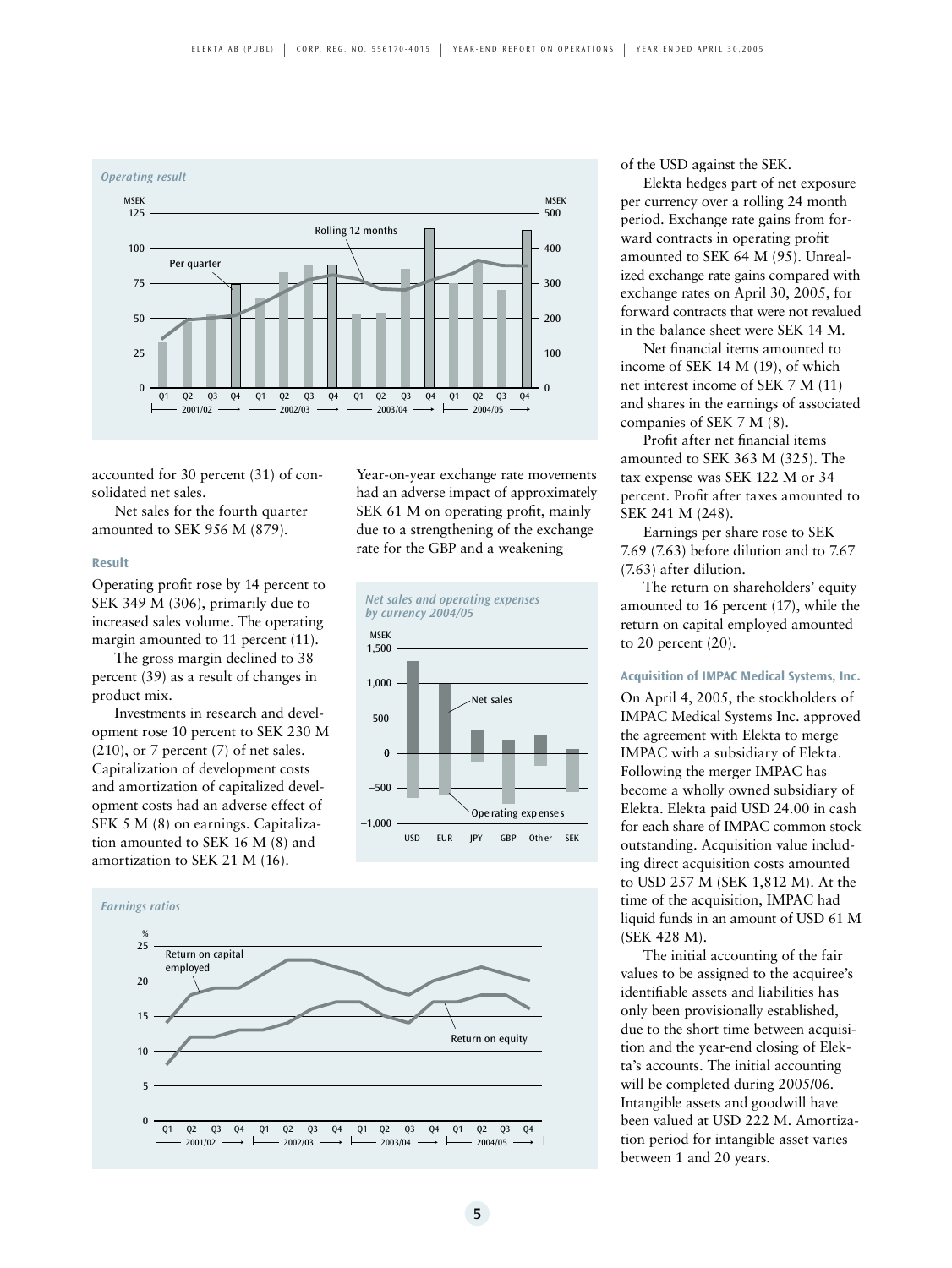Elekta is currently merging the sales efforts of both companies and will continue to coordinate or integrate operations, as and when it is deemed to benefit customers or the efficiency of the group.

Elekta has already started to win orders, for both hardware and software, in the US and internationally, that management believes are direct results of the business combination.

Elekta maintains its previous estimate that the acquisition will, in the short and medium term, lead to revenue synergies of approximately SEK 100 M and cost synergies of some SEK 30 M.

The acquisition of IMPAC is expected to be accretive to cash flow from the outset.

For fiscal year 2005/06, Elekta anticipates an amortization of intangible assets associated with the acquisition in an amount of USD 11 M, half of which is related to assets that has an amortization period of one year.

As a consequence, the transaction is expected to be neutral to Elekta's reported earnings in fiscal 2005/06. In fiscal 2006/07, the total effects are expected to be accretive to Elekta earnings per share by approximately SEK 1.50.

#### **Investments and depreciation/amortization**

The acquisition of IMPAC resulted in an increase in intangible and tangible assets of SEK 1,597 M. Other investments in intangible and tangible assets amounted to SEK 85 M (99). Depreciation and amortization of intangible and tangible assets amounted to SEK 106 M (88).

#### **Liquidity and financial position**

Cash flow from operating activities amounted during the period to SEK 408 M (448).

Cash flow after investments was negative SEK 1,042 M (positive 363), of which a negative SEK 1,384 M was attributable to the acquisition of IMPAC.

At April 30, 2005, liquid funds amounted to SEK 744 M (1,151). SEK 52 M of bank balances was

pledged, primarily for commercial guarantees.

Interest-bearing liabilities amounted to SEK 833 M (231). The acquisition of IMPAC was financed partly by raising loans in USD.

Equity/assets ratio amounted to 37 percent and the net debt/equity ratio to 0.05.

In May-September 2004, 501,200 new Series B shares were subscribed for through the exercise of warrants distributed within the framework of the established options program. On April 30, 2005, the total number of shares amounted to 31,567,454.

With the aim of fulfilling the company's dividend policy and as part of the capital structure management, Elekta repurchased 224,900 Series B shares in January–February at an average price of SEK 222.34 and for a total value of SEK 50 M. The intention is that repurchased shares, in accordance with Elekta's dividend policy, will be cancelled following approval by the Annual General Meeting to be held in September 2005.

#### **Employees**

The average number of employees amounted to 1,249 (1,136). The number of employees at April 30, 2005 amounted to 1,671 (1,170), of which 421 in IMPAC.

#### **Parent Company**

The operations of the Parent Company include Group management and Groupwide functions, as well as financial administration. The Parent Company's profit after net financial items amounted to SEK 39 M (22). The average number of employees amounted to 16 (17).

#### **Transition to IFRS**

Effective May 1, 2005, Elekta will prepare its consolidated accounting in accordance with the by EU approved International Financial Reporting Standards (IFRS, formerly IAS). The 2004/05 Annual Report will be the last prepared in accordance with the recommendations and statements of the Swedish Financial Accounting Standards Council.

The interim report for the period May-July 2005 will be the first report presented by Elekta in accordance with IFRS. The comparable figures for the 2004/05 fiscal year will be restated in accordance with IFRS. Financial information related to fiscal years prior to 2004/05 will not be restated.

The rules for adoption of IFRS are provided in IFRS 1 (First-time Adoption of International Financial Reporting Standards). The net effect of the change in accounting principles is reported directly against shareholders' equity. The significant changes in accounting principles as a result of applying IFRS, as well as the preliminarily calculated effects on the balance sheet at April 30, 2005, are presented below.

#### Business combinations and goodwill

In accordance with IFRS 3 (Business Combinations) goodwill is no longer amortized. Instead, an impairment test must be carried out each year to determine whether there is any write-down requirement regarding goodwill. Based on IFRS 1, Elekta has chosen not to recalculate acquisitions of subsidiaries and associated companies carried out prior to May 1, 2000. The net value of goodwill existing at May 1, 2004, will be considered as the new acquisition value. Acquisitions during fiscal 2004/05 have been reported in accordance with IFRS 3. Amortization applied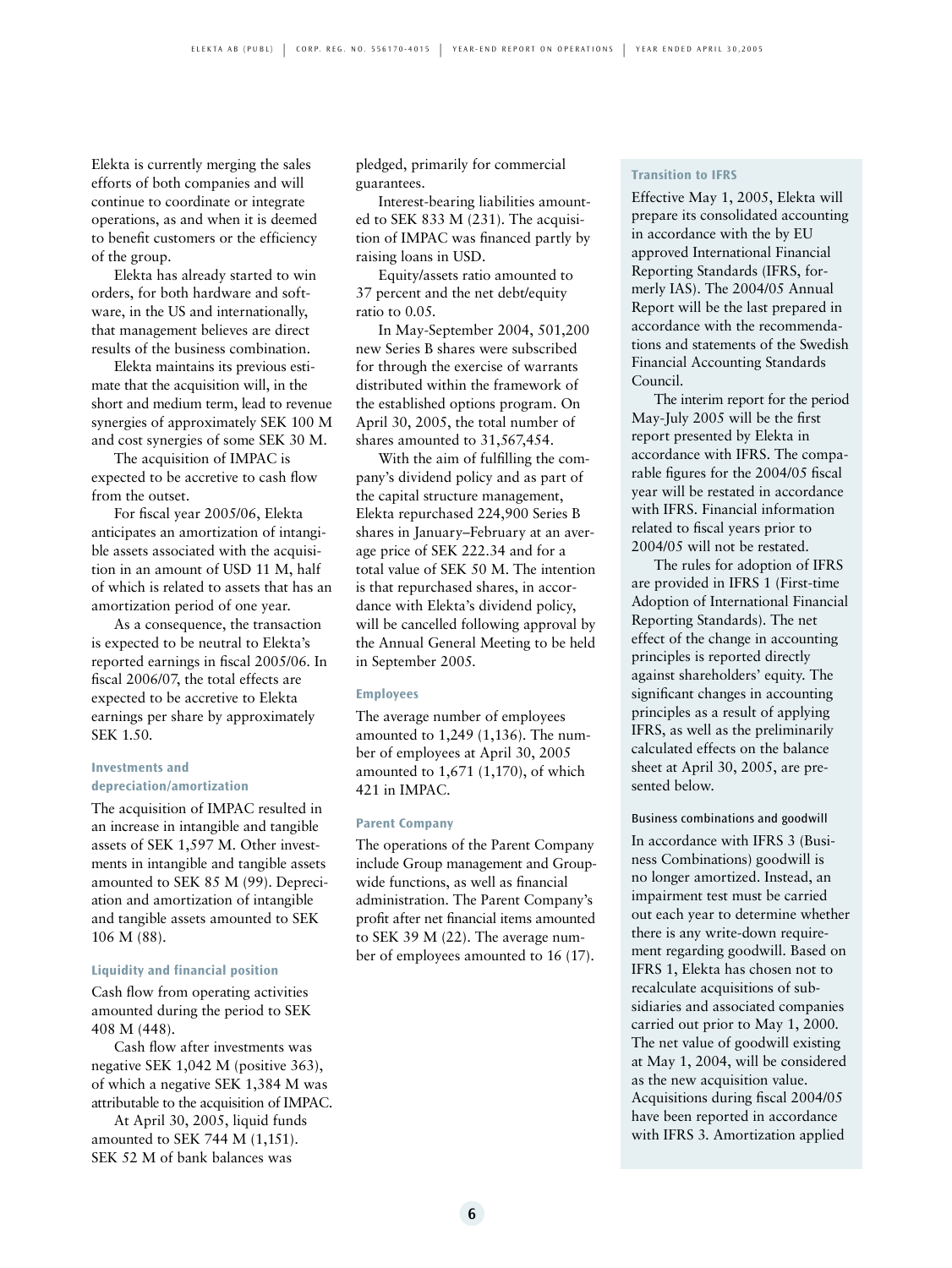### **Transition to IFRS cont.**

during 2004/05 amounting to SEK 25 M is reversed. In certain companies, goodwill is tax deductible, as a result of which deferred tax is affected in the amount of SEK 6 M.

#### Financial instruments and hedge accounting

IAS 39 (Financial Instruments: Recognition and Measurement) is applied from May 1, 2005. Based on IFRS 1, Elekta has chosen not to restate the comparable figures for 2004/05 regarding financial instruments in accordance with IAS 39. The difference between the reported values in accordance with IAS 39 and the previously applied accounting principles will be reported in the balance sheet at May 1, 2005 directly against shareholders' equity in accordance with the transition rules in IFRS 1. An amount of SEK 15 M is reported for financial instruments, SEK 4 M in deferred taxes related to these and shareholders' equity is increased by SEK 11 M. Financial liabilities shall be measured at amortized cost, with the effect that prepaid expenses and interest-bearing liabilities both decline by SEK 2 M.

#### Share-based payments

Elekta's outstanding 2004/2007 options program is covered by IFRS 2 (Share-based payments), which means that a calculated cost based on the fair value of the instruments on the issue date shall be reported in the income statements distributed over the earnings period. The calculated cost of the 2004/05 fiscal year amounts to SEK 10 M and deferred tax related to the options program to SEK 3 M.

## Summary of the preliminary effects of the transition to IFRS

|                                                        | Current             | <b>IFRS</b> | <b>IFRS</b>  |
|--------------------------------------------------------|---------------------|-------------|--------------|
| Income Statement 2004/05, SEK M                        | principles<br>3,152 | adjustments | principles   |
| Net sales                                              |                     |             | 3,152        |
| Cost of products sold                                  | $-1,948$            | 14<br>14    | $-1,934$     |
| Gross profit                                           | 1,204               |             | 1,218        |
| Selling expenses                                       | $-408$              | 6           | $-402$       |
| Administrative expenses                                | $-285$              | $-4$        | $-289$       |
| R&D expenses                                           | $-235$              | $-1$        | $-236$       |
| Currency exchange differences in operations            | 73                  |             | 73           |
| Operating profit                                       | 349                 | 15          | 364          |
| Income from participations in associated companies     | 7                   |             | 7            |
| Interest income                                        | 22                  |             | 22           |
| Interest costs and similar profit/loss items           | $-15$               |             | $-15$        |
| Financial currency exchange differences                | 0                   |             | 0            |
| Profit after financial items                           | 363                 | 15          | 378          |
| <b>Taxes</b>                                           | $-122$              | -3          | –125         |
| Profit for the year                                    | 241                 | 12          | 253          |
|                                                        |                     |             |              |
| Balance sheet April 30, 2005, SEK M                    |                     |             |              |
| Intangible fixed assets                                | 1,895               | 25          | 1,920        |
| Tangible fixed assets                                  | 189                 |             | 189          |
| <b>Financial fixed assets</b>                          | 22                  |             | 22           |
| Inventories                                            | 362                 |             | 362          |
| <b>Receivables</b>                                     | 1,266               |             | 1,266        |
| Liquid funds                                           | 744                 |             | 744          |
| <b>Total assets</b>                                    | 4,478               | 25          | 4,503        |
| Shareholders' equity                                   | 1,674               | 20          | 1,694        |
| <b>Provisions</b>                                      | 281                 | 5           | 286          |
| Interest-bearing liabilities                           | 833                 |             | 833          |
| Interest-free liabilities                              | 1,690               |             | 1,690        |
| Total shareholders' equity, provisions and liabilities | 4,478               | 25          | 4,503        |
|                                                        |                     |             |              |
| Balance sheet May 1, 2005, SEK M                       |                     |             |              |
| Intangible fixed assets                                | 1,895               | 25          | 1,920        |
| Tangible fixed assets                                  | 189                 |             | 189          |
| <b>Financial fixed assets</b>                          | 22                  |             | 22           |
| <b>Inventories</b>                                     | 362                 |             | 362          |
| Receivables                                            | 1,266               | 13          | 1,279        |
| Liquid funds                                           |                     |             |              |
| Total assets                                           | 744<br>4,478        | 38          | 744<br>4,516 |
|                                                        |                     |             |              |
| Shareholders' equity                                   | 1,674               | 31          | 1,705        |
| <b>Provisions</b>                                      | 281                 | 9           | 290          |
| Interest-bearing liabilities                           | 833                 | $-2$        | 831          |
| Interest-free liabilities                              | 1,690               |             | 1,690        |
| Total shareholders' equity, provisions and liabilities | 4,478               | 38          | 4,516        |

No changes in opening balance May 1, 2004.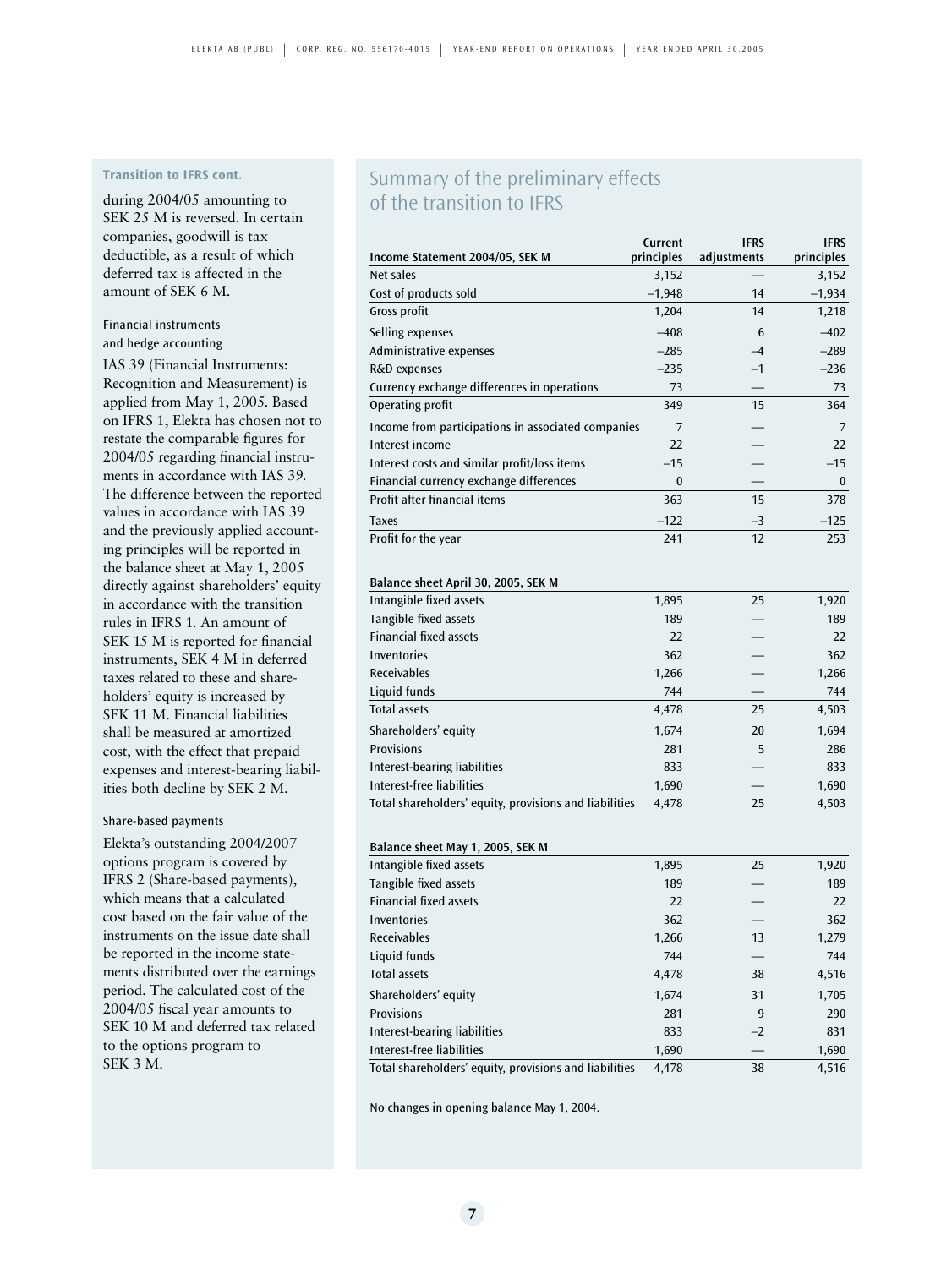## Income statement

|                                                    | 3 months | 3 months | 12 months | 12 months |
|----------------------------------------------------|----------|----------|-----------|-----------|
|                                                    | Feb-Apr. | Feb-Apr. | May-Apr.  | May-Apr.  |
| <b>SEK M</b>                                       | 2004/05  | 2003/04  | 2004/05   | 2003/04   |
| Net sales                                          | 956      | 879      | 3,152     | 2,900     |
| Cost of products sold                              | $-582$   | $-544$   | $-1,948$  | $-1,783$  |
| <b>Gross income</b>                                | 374      | 335      | 1,204     | 1,117     |
| Selling expenses                                   | $-116$   | $-95$    | $-408$    | $-375$    |
| Administrative expenses                            | $-83$    | $-90$    | $-285$    | $-291$    |
| R&D expenses                                       | $-72$    | $-63$    | $-235$    | $-218$    |
| Exchange differences in operation                  | 10       | 27       | 73        | 73        |
| <b>Operating result</b>                            | 113      | 114      | 349       | 306       |
| Result from participations in associated companies | $\bf{0}$ | 1        | 7         | 8         |
| Interest income                                    | 6        | 5        | 22        | 27        |
| Interest expenses                                  | $-6$     | $-6$     | $-15$     | $-16$     |
| Financial exchange differences                     | 7        | 1        | $\bf{0}$  | $\bf{0}$  |
| Income after financial items                       | 120      | 115      | 363       | 325       |
| <b>Taxes</b>                                       | $-44$    | $-5$     | $-122$    | $-77$     |
| Net income                                         | 76       | 110      | 241       | 248       |
| Earnings per share before dilution                 | 2.42     | 3.42     | 7.69      | 7.63      |
| Earnings per share after dilution                  | 2.40     | 3.45     | 7.67      | 7.63      |
| Cash flow                                          |          |          |           |           |
| Operating cash flow                                | 139      | 123      | 420       | 372       |
| Change in working capital                          | 247      | 133      | $-12$     | 76        |
| Cash flow from operating activities                | 386      | 256      | 408       | 448       |
| Investments and disposals                          | $-1,413$ | $-15$    | $-1,450$  | $-85$     |
| <b>Cash flow after investments</b>                 | $-1,027$ | 241      | $-1,042$  | 363       |
| <b>External financing</b>                          | 622      | $-324$   | 642       | $-302$    |
| Change in liquid funds                             | $-402$   | $-75$    | $-407$    | 64        |

## Balance sheet

| <b>SEK M</b>                                           | April 30, 2005 | April 30, 2004 |
|--------------------------------------------------------|----------------|----------------|
| Intangible fixed assets                                | 1,895          | 372            |
| Tangible fixed assets                                  | 189            | 134            |
| <b>Financial fixed assets</b>                          | 22             | 16             |
| Inventories                                            | 362            | 311            |
| <b>Receivables</b>                                     | 1,266          | 1,092          |
| Liquid assets                                          | 744            | 1,151          |
| <b>Total assets</b>                                    | 4,478          | 3,076          |
| Shareholders' equity                                   | 1,674          | 1,413          |
| <b>Provisions</b>                                      | 281            | 158            |
| Interest-bearing liabilities                           | 833            | 231            |
| Interest-free liabilities                              | 1,690          | 1,274          |
| Total shareholders' equity, provisions and liabilities | 4,478          | 3,076          |
| Assets pledged                                         | 54             | 76             |
| <b>Contingent liabilities</b>                          | 151            | 109            |

## Changes in shareholders' equity

| April 30, 2005 | April 30, 2004 |
|----------------|----------------|
| 1,413          | 1,445          |
| $-2$           |                |
| 74             | 26             |
|                | $-312$         |
| $-50$          |                |
| $-2$           | 6              |
| 241            | 248            |
| 1,674          | 1,413          |
|                |                |

\* Implementation of RR 29 (IAS 19) Employee benefits.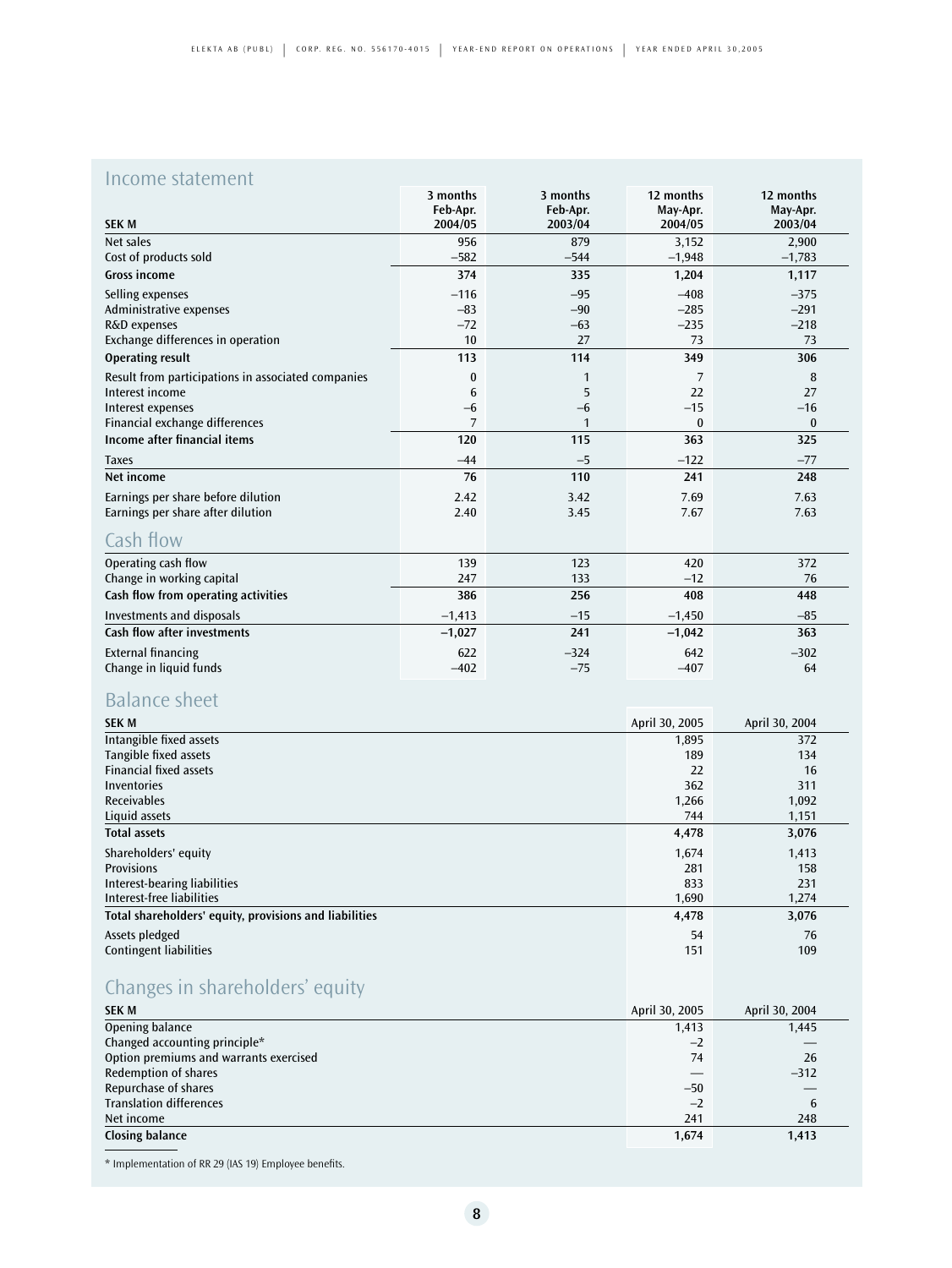### Key Figures

|                                   | 12 months $\frac{1}{1}$<br>May-Apr.<br>2000/01 | 12 months<br>May-Apr.<br>2001/02 | 12 months<br>May-Apr.<br>2002/03 | 12 months<br>May-Apr.<br>2003/04 | 12 months<br>May-Apr.<br>2004/05 |
|-----------------------------------|------------------------------------------------|----------------------------------|----------------------------------|----------------------------------|----------------------------------|
| Order bookings, SEK M             | 2,402                                          | 2,927                            | 3,186                            | 3,262                            | 3,558                            |
| Net sales, SEK M                  | 2,160                                          | 2,738                            | 2,781                            | 2,900                            | 3,152                            |
| Operating result, SEK M           | 92                                             | 207                              | 323                              | 306                              | 349                              |
| Operating margin, %               | $\overline{4}$                                 | 8                                | 12                               | 11                               | 11                               |
| Profit margin, %                  | 3                                              | 8                                | 11                               | 11                               | 12                               |
| Shareholders' equity, SEK M       | 887                                            | 1,272                            | 1,445                            | 1,413                            | 1,674                            |
| Capital employed, SEK M           | 1,178                                          | 1,313                            | 1,697                            | 1,644                            | 2,507                            |
| Equity/assets ratio, %            | 39                                             | 50                               | 49                               | 46                               | 37                               |
| Return on shareholders' equity, % | 5                                              | 13                               | 17                               | 17                               | 16                               |
| Return on capital employed, %     | 10                                             | 19                               | 22                               | 20                               | 20                               |

## Data per share

|                                   | 12 months $\frac{1}{1}$<br>May-Apr. | 12 months<br>May-Apr. | 12 months<br>May-Apr. | 12 months<br>May-Apr. | 12 months<br>May-Apr. |
|-----------------------------------|-------------------------------------|-----------------------|-----------------------|-----------------------|-----------------------|
|                                   | 2000/01                             | 2001/02               | 2002/03               | 2003/04               | 2004/05               |
| Earnings per share                |                                     |                       |                       |                       |                       |
| before dilution, SEK              | 1.52                                | 4.66                  | 7.29                  | 7.63                  | 7.69                  |
| after dilution, SEK               | 1.89                                | 4.56                  | 7.14                  | 7.63                  | 7.67                  |
| Cash flow per share               |                                     |                       |                       |                       |                       |
| before dilution, SEK              | 8.11                                | 3.64                  | 8.99                  | 11.14                 | $-33.26$              |
| after dilution, SEK               | 7.90                                | 3.63                  | 8.81                  | 11.14                 | $-33.19$              |
| Shareholders' equity per share    |                                     |                       |                       |                       |                       |
| before dilution, SEK              | 31.84                               | 40.03                 | 44.79                 | 45.49                 | 53.41                 |
| after dilution, SEK               | 35.03                               | 39.89                 | 44.58                 | 45.49                 | 55.90                 |
| Interest on converted debentures, |                                     |                       |                       |                       |                       |
| net after tax, SEK M              | 17                                  | 3                     |                       |                       |                       |
| Average number of shares,         |                                     |                       |                       |                       |                       |
| before dilution, 000s             | 27,854                              | 31,048                | 32,019                | 32,585                | 31,330                |
| after dilution, 000s              | 31,662                              | 32,504                | 32,694                | 32,585                | 31,394                |
| Number of shares at closing       |                                     |                       |                       |                       |                       |
| before dilution, 000s             | 27,854                              | 31,765                | 32,256                | 31,066                | 31,343                |
| after dilution, 000s              | 31,662                              | 33,084                | 32,988                | 31,066                | 31,901                |

<sup>1)</sup> Restated for new accounting principles for taxes.

The increase shown in 2000/01 is from debentures converted 2001.

Dilution in 2001/02-2003/04 refers to warrants program 1999/2002 and 2000/2003. Dilution in 2004/05 refers to warrants program 2004/2008.

| Exchange rates<br>Closing rate<br>Average rate |          |                     |                     |              |                   |                   |              |  |
|------------------------------------------------|----------|---------------------|---------------------|--------------|-------------------|-------------------|--------------|--|
| Country                                        | Currencv | May-Apr.<br>2004/05 | May-Apr.<br>2003/04 | Change,<br>% | April 30,<br>2005 | April 30,<br>2004 | Change,<br>% |  |
| Europe                                         | 1 EUR    | 9.099               | 9.125               | $\bf{0}$     | 9.168             | 9.138             | 0            |  |
| <b>Great Britain</b>                           | 1 GBP    | 13.319              | 13.184              |              | 13.533            | 13.550            |              |  |
| Japan                                          | 100 IPY  | 6.695               | 6.895               | $-3$         | 6.720             | 6.930             | $-3$         |  |
| <b>USA</b>                                     | 1 USD    | 7.196               | 7.717               | $-7$         | 7.075             | 7.658             | $-8$         |  |

#### **Accounting principles**

This report has been prepared in accordance with the Annual Accounts Act and Recommendation RR 20 (IAS 34) Interim Reports, issued by the Swedish Financial Accounting Standards Council. As of the 2004/05 fiscal year, Elekta applies the Swedish Financial Accounting Standards Council's Recommendation RR 29 (IAS 19) Employee Benefits. The effect of the transition is marginal. Provision for pensions rose by SEK 3 M and shareholders' equity declined by SEK 2 M. Other accounting principles and calculation methods applied are the same as those used in the most recent Elekta Annual report.